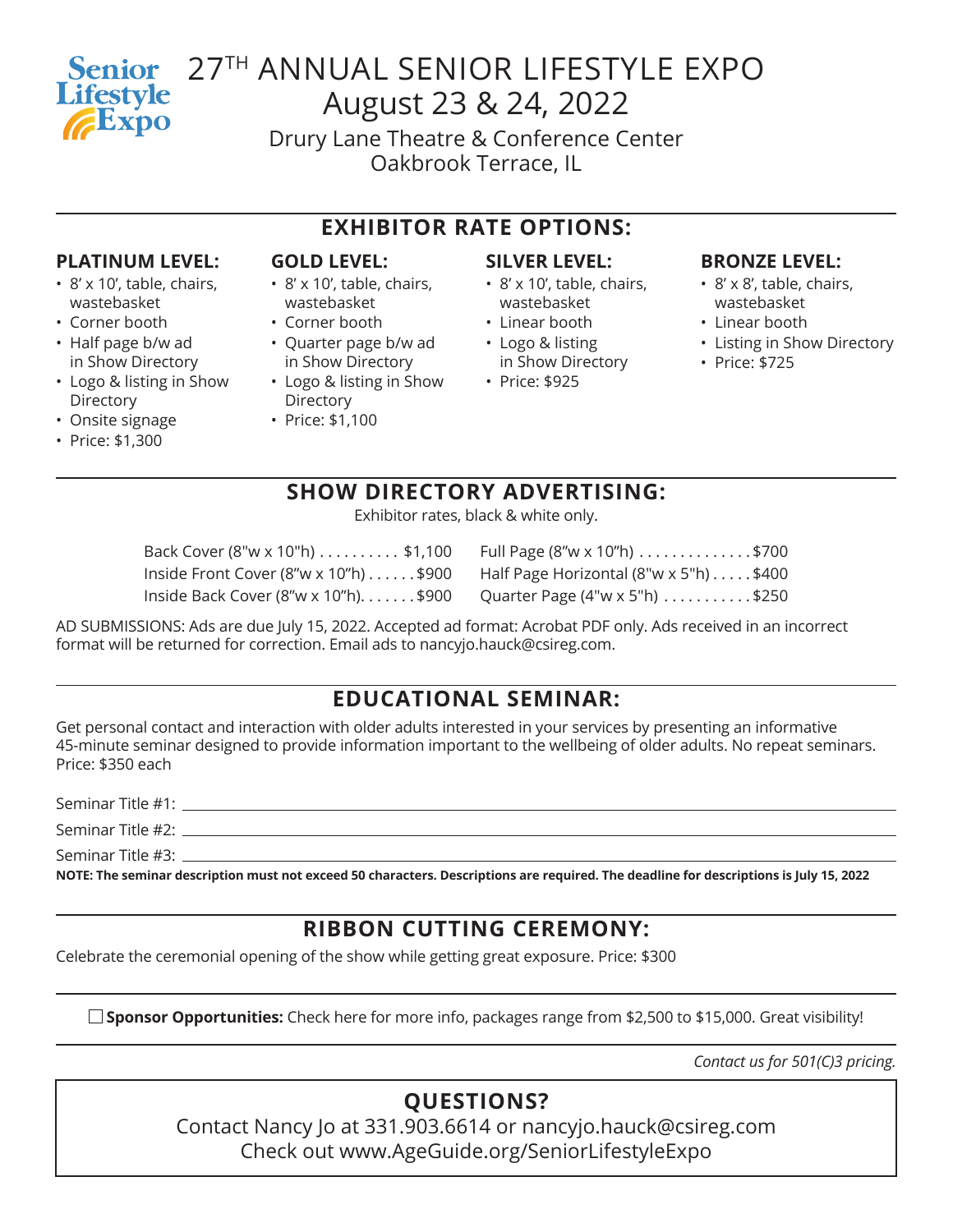

## SPACE APPLICATION FORM

| <b>COMPANY/ORGANIZATION NAME</b>                                                                                                                                                                                                                                                                                                                                                                                                                                                                                                                                                                                                                                                                                                                                                                                                                                                                                                                                                                                                                                                                                                                                                                                                                                                                                                                                                                                                                                                                                                                                                                                                                                                                                                                                                                                                                                                                                                                                                                                                                                                                                                                                                                                                                                                                                                                                                                                                                                                                                                                                                                                                                                                                                                | <b>WEBSITE</b>                                                                                                                                                                                                                                                                                                                                                                                                                                                                                                                                                                                                                                                                                                                                                                                                                                                                                                                                                                                                                                                                                                                                                                                                                                                                                                                                                                                                                                                                                                                                                                                                                                                                                                                                                                                                                                                                                                                                                                                                                                                                                                                                                                                                                                                                                                                                                                                                                                                                                                                                                                                                                                                                                                                                                                                                                                                                                                                              |  |
|---------------------------------------------------------------------------------------------------------------------------------------------------------------------------------------------------------------------------------------------------------------------------------------------------------------------------------------------------------------------------------------------------------------------------------------------------------------------------------------------------------------------------------------------------------------------------------------------------------------------------------------------------------------------------------------------------------------------------------------------------------------------------------------------------------------------------------------------------------------------------------------------------------------------------------------------------------------------------------------------------------------------------------------------------------------------------------------------------------------------------------------------------------------------------------------------------------------------------------------------------------------------------------------------------------------------------------------------------------------------------------------------------------------------------------------------------------------------------------------------------------------------------------------------------------------------------------------------------------------------------------------------------------------------------------------------------------------------------------------------------------------------------------------------------------------------------------------------------------------------------------------------------------------------------------------------------------------------------------------------------------------------------------------------------------------------------------------------------------------------------------------------------------------------------------------------------------------------------------------------------------------------------------------------------------------------------------------------------------------------------------------------------------------------------------------------------------------------------------------------------------------------------------------------------------------------------------------------------------------------------------------------------------------------------------------------------------------------------------|---------------------------------------------------------------------------------------------------------------------------------------------------------------------------------------------------------------------------------------------------------------------------------------------------------------------------------------------------------------------------------------------------------------------------------------------------------------------------------------------------------------------------------------------------------------------------------------------------------------------------------------------------------------------------------------------------------------------------------------------------------------------------------------------------------------------------------------------------------------------------------------------------------------------------------------------------------------------------------------------------------------------------------------------------------------------------------------------------------------------------------------------------------------------------------------------------------------------------------------------------------------------------------------------------------------------------------------------------------------------------------------------------------------------------------------------------------------------------------------------------------------------------------------------------------------------------------------------------------------------------------------------------------------------------------------------------------------------------------------------------------------------------------------------------------------------------------------------------------------------------------------------------------------------------------------------------------------------------------------------------------------------------------------------------------------------------------------------------------------------------------------------------------------------------------------------------------------------------------------------------------------------------------------------------------------------------------------------------------------------------------------------------------------------------------------------------------------------------------------------------------------------------------------------------------------------------------------------------------------------------------------------------------------------------------------------------------------------------------------------------------------------------------------------------------------------------------------------------------------------------------------------------------------------------------------------|--|
| <b>FIRST NAME</b>                                                                                                                                                                                                                                                                                                                                                                                                                                                                                                                                                                                                                                                                                                                                                                                                                                                                                                                                                                                                                                                                                                                                                                                                                                                                                                                                                                                                                                                                                                                                                                                                                                                                                                                                                                                                                                                                                                                                                                                                                                                                                                                                                                                                                                                                                                                                                                                                                                                                                                                                                                                                                                                                                                               | <b>LAST NAME</b>                                                                                                                                                                                                                                                                                                                                                                                                                                                                                                                                                                                                                                                                                                                                                                                                                                                                                                                                                                                                                                                                                                                                                                                                                                                                                                                                                                                                                                                                                                                                                                                                                                                                                                                                                                                                                                                                                                                                                                                                                                                                                                                                                                                                                                                                                                                                                                                                                                                                                                                                                                                                                                                                                                                                                                                                                                                                                                                            |  |
| <b>TITLE</b>                                                                                                                                                                                                                                                                                                                                                                                                                                                                                                                                                                                                                                                                                                                                                                                                                                                                                                                                                                                                                                                                                                                                                                                                                                                                                                                                                                                                                                                                                                                                                                                                                                                                                                                                                                                                                                                                                                                                                                                                                                                                                                                                                                                                                                                                                                                                                                                                                                                                                                                                                                                                                                                                                                                    | <b>PHONE</b>                                                                                                                                                                                                                                                                                                                                                                                                                                                                                                                                                                                                                                                                                                                                                                                                                                                                                                                                                                                                                                                                                                                                                                                                                                                                                                                                                                                                                                                                                                                                                                                                                                                                                                                                                                                                                                                                                                                                                                                                                                                                                                                                                                                                                                                                                                                                                                                                                                                                                                                                                                                                                                                                                                                                                                                                                                                                                                                                |  |
| <b>ADDRESS</b>                                                                                                                                                                                                                                                                                                                                                                                                                                                                                                                                                                                                                                                                                                                                                                                                                                                                                                                                                                                                                                                                                                                                                                                                                                                                                                                                                                                                                                                                                                                                                                                                                                                                                                                                                                                                                                                                                                                                                                                                                                                                                                                                                                                                                                                                                                                                                                                                                                                                                                                                                                                                                                                                                                                  | <b>EMAIL</b>                                                                                                                                                                                                                                                                                                                                                                                                                                                                                                                                                                                                                                                                                                                                                                                                                                                                                                                                                                                                                                                                                                                                                                                                                                                                                                                                                                                                                                                                                                                                                                                                                                                                                                                                                                                                                                                                                                                                                                                                                                                                                                                                                                                                                                                                                                                                                                                                                                                                                                                                                                                                                                                                                                                                                                                                                                                                                                                                |  |
| <b>CITY, STATE, ZIP</b>                                                                                                                                                                                                                                                                                                                                                                                                                                                                                                                                                                                                                                                                                                                                                                                                                                                                                                                                                                                                                                                                                                                                                                                                                                                                                                                                                                                                                                                                                                                                                                                                                                                                                                                                                                                                                                                                                                                                                                                                                                                                                                                                                                                                                                                                                                                                                                                                                                                                                                                                                                                                                                                                                                         | <b>TYPE OF BUSINESS</b>                                                                                                                                                                                                                                                                                                                                                                                                                                                                                                                                                                                                                                                                                                                                                                                                                                                                                                                                                                                                                                                                                                                                                                                                                                                                                                                                                                                                                                                                                                                                                                                                                                                                                                                                                                                                                                                                                                                                                                                                                                                                                                                                                                                                                                                                                                                                                                                                                                                                                                                                                                                                                                                                                                                                                                                                                                                                                                                     |  |
| <b>EXHIBIT BOOTH RATES</b>                                                                                                                                                                                                                                                                                                                                                                                                                                                                                                                                                                                                                                                                                                                                                                                                                                                                                                                                                                                                                                                                                                                                                                                                                                                                                                                                                                                                                                                                                                                                                                                                                                                                                                                                                                                                                                                                                                                                                                                                                                                                                                                                                                                                                                                                                                                                                                                                                                                                                                                                                                                                                                                                                                      |                                                                                                                                                                                                                                                                                                                                                                                                                                                                                                                                                                                                                                                                                                                                                                                                                                                                                                                                                                                                                                                                                                                                                                                                                                                                                                                                                                                                                                                                                                                                                                                                                                                                                                                                                                                                                                                                                                                                                                                                                                                                                                                                                                                                                                                                                                                                                                                                                                                                                                                                                                                                                                                                                                                                                                                                                                                                                                                                             |  |
|                                                                                                                                                                                                                                                                                                                                                                                                                                                                                                                                                                                                                                                                                                                                                                                                                                                                                                                                                                                                                                                                                                                                                                                                                                                                                                                                                                                                                                                                                                                                                                                                                                                                                                                                                                                                                                                                                                                                                                                                                                                                                                                                                                                                                                                                                                                                                                                                                                                                                                                                                                                                                                                                                                                                 | □ \$1,400 Platinum Level □ \$1,200 Gold Level □ \$1025 Silver Level □ \$825 Bronze Level                                                                                                                                                                                                                                                                                                                                                                                                                                                                                                                                                                                                                                                                                                                                                                                                                                                                                                                                                                                                                                                                                                                                                                                                                                                                                                                                                                                                                                                                                                                                                                                                                                                                                                                                                                                                                                                                                                                                                                                                                                                                                                                                                                                                                                                                                                                                                                                                                                                                                                                                                                                                                                                                                                                                                                                                                                                    |  |
| <b>Booth Location Preference</b> (see floor plan): #1 ______ #2______ #3______ #4______                                                                                                                                                                                                                                                                                                                                                                                                                                                                                                                                                                                                                                                                                                                                                                                                                                                                                                                                                                                                                                                                                                                                                                                                                                                                                                                                                                                                                                                                                                                                                                                                                                                                                                                                                                                                                                                                                                                                                                                                                                                                                                                                                                                                                                                                                                                                                                                                                                                                                                                                                                                                                                         |                                                                                                                                                                                                                                                                                                                                                                                                                                                                                                                                                                                                                                                                                                                                                                                                                                                                                                                                                                                                                                                                                                                                                                                                                                                                                                                                                                                                                                                                                                                                                                                                                                                                                                                                                                                                                                                                                                                                                                                                                                                                                                                                                                                                                                                                                                                                                                                                                                                                                                                                                                                                                                                                                                                                                                                                                                                                                                                                             |  |
| <b>SHOW DIRECTORY ADVERTISING RATES</b>                                                                                                                                                                                                                                                                                                                                                                                                                                                                                                                                                                                                                                                                                                                                                                                                                                                                                                                                                                                                                                                                                                                                                                                                                                                                                                                                                                                                                                                                                                                                                                                                                                                                                                                                                                                                                                                                                                                                                                                                                                                                                                                                                                                                                                                                                                                                                                                                                                                                                                                                                                                                                                                                                         |                                                                                                                                                                                                                                                                                                                                                                                                                                                                                                                                                                                                                                                                                                                                                                                                                                                                                                                                                                                                                                                                                                                                                                                                                                                                                                                                                                                                                                                                                                                                                                                                                                                                                                                                                                                                                                                                                                                                                                                                                                                                                                                                                                                                                                                                                                                                                                                                                                                                                                                                                                                                                                                                                                                                                                                                                                                                                                                                             |  |
| □ Back Cover (8"w x 10"h)\$1,100<br>$□$ Inside Back Cover (8"w x 10"h). \$900<br>$\Box$ Inside Front Cover (8"w x 10"h) \$900<br>$\Box$ Full Page (8"w x 10"h) \$700                                                                                                                                                                                                                                                                                                                                                                                                                                                                                                                                                                                                                                                                                                                                                                                                                                                                                                                                                                                                                                                                                                                                                                                                                                                                                                                                                                                                                                                                                                                                                                                                                                                                                                                                                                                                                                                                                                                                                                                                                                                                                                                                                                                                                                                                                                                                                                                                                                                                                                                                                            | $\Box$ Half Page Horizontal (8"w x 5"h) \$400<br>Quarter Page (4"w x 5"h) \$250                                                                                                                                                                                                                                                                                                                                                                                                                                                                                                                                                                                                                                                                                                                                                                                                                                                                                                                                                                                                                                                                                                                                                                                                                                                                                                                                                                                                                                                                                                                                                                                                                                                                                                                                                                                                                                                                                                                                                                                                                                                                                                                                                                                                                                                                                                                                                                                                                                                                                                                                                                                                                                                                                                                                                                                                                                                             |  |
| <b>EDUCATIONAL SEMINAR / RIBBON CUTTING</b>                                                                                                                                                                                                                                                                                                                                                                                                                                                                                                                                                                                                                                                                                                                                                                                                                                                                                                                                                                                                                                                                                                                                                                                                                                                                                                                                                                                                                                                                                                                                                                                                                                                                                                                                                                                                                                                                                                                                                                                                                                                                                                                                                                                                                                                                                                                                                                                                                                                                                                                                                                                                                                                                                     |                                                                                                                                                                                                                                                                                                                                                                                                                                                                                                                                                                                                                                                                                                                                                                                                                                                                                                                                                                                                                                                                                                                                                                                                                                                                                                                                                                                                                                                                                                                                                                                                                                                                                                                                                                                                                                                                                                                                                                                                                                                                                                                                                                                                                                                                                                                                                                                                                                                                                                                                                                                                                                                                                                                                                                                                                                                                                                                                             |  |
| $\Box$ Expo 45-minute Seminar. \$350/each<br>$\Box$ Ribbon cutting ceremony \$300                                                                                                                                                                                                                                                                                                                                                                                                                                                                                                                                                                                                                                                                                                                                                                                                                                                                                                                                                                                                                                                                                                                                                                                                                                                                                                                                                                                                                                                                                                                                                                                                                                                                                                                                                                                                                                                                                                                                                                                                                                                                                                                                                                                                                                                                                                                                                                                                                                                                                                                                                                                                                                               |                                                                                                                                                                                                                                                                                                                                                                                                                                                                                                                                                                                                                                                                                                                                                                                                                                                                                                                                                                                                                                                                                                                                                                                                                                                                                                                                                                                                                                                                                                                                                                                                                                                                                                                                                                                                                                                                                                                                                                                                                                                                                                                                                                                                                                                                                                                                                                                                                                                                                                                                                                                                                                                                                                                                                                                                                                                                                                                                             |  |
| NO FEES for payments made by ACH or by check.<br><b>Payment:</b> $\Box$ Check $\Box$ ACH Checks are to be made payable to AgeGuide,<br>1910 S. Highland Ave., Suite 100, Lombard, IL 60148<br>$\Box$ Visa $\Box$ MasterCard $\Box$ American Express<br>$\Box$ Credit Card:                                                                                                                                                                                                                                                                                                                                                                                                                                                                                                                                                                                                                                                                                                                                                                                                                                                                                                                                                                                                                                                                                                                                                                                                                                                                                                                                                                                                                                                                                                                                                                                                                                                                                                                                                                                                                                                                                                                                                                                                                                                                                                                                                                                                                                                                                                                                                                                                                                                      |                                                                                                                                                                                                                                                                                                                                                                                                                                                                                                                                                                                                                                                                                                                                                                                                                                                                                                                                                                                                                                                                                                                                                                                                                                                                                                                                                                                                                                                                                                                                                                                                                                                                                                                                                                                                                                                                                                                                                                                                                                                                                                                                                                                                                                                                                                                                                                                                                                                                                                                                                                                                                                                                                                                                                                                                                                                                                                                                             |  |
| NAME ON CREDIT CARD<br><b>CREDIT CARD NUMBER</b>                                                                                                                                                                                                                                                                                                                                                                                                                                                                                                                                                                                                                                                                                                                                                                                                                                                                                                                                                                                                                                                                                                                                                                                                                                                                                                                                                                                                                                                                                                                                                                                                                                                                                                                                                                                                                                                                                                                                                                                                                                                                                                                                                                                                                                                                                                                                                                                                                                                                                                                                                                                                                                                                                | CVV#<br><b>EXPIRATION DATE</b>                                                                                                                                                                                                                                                                                                                                                                                                                                                                                                                                                                                                                                                                                                                                                                                                                                                                                                                                                                                                                                                                                                                                                                                                                                                                                                                                                                                                                                                                                                                                                                                                                                                                                                                                                                                                                                                                                                                                                                                                                                                                                                                                                                                                                                                                                                                                                                                                                                                                                                                                                                                                                                                                                                                                                                                                                                                                                                              |  |
| You will be invoiced the remaining balance and payment will be due in full no later than July 1, 2022.<br>Agreement: I, as an authorized purchaser for my organization, having read and agreed to the terms and conditions<br>below, contract for exhibit space and services for the 2022 Senior Lifestyle Expo provided in this form.<br><b>AUTHORIZED SIGNATURE</b><br><b>TITLE</b><br><b>DATE</b><br>By typing your name above, you are agreeing to the terms and conditions of this document.                                                                                                                                                                                                                                                                                                                                                                                                                                                                                                                                                                                                                                                                                                                                                                                                                                                                                                                                                                                                                                                                                                                                                                                                                                                                                                                                                                                                                                                                                                                                                                                                                                                                                                                                                                                                                                                                                                                                                                                                                                                                                                                                                                                                                               |                                                                                                                                                                                                                                                                                                                                                                                                                                                                                                                                                                                                                                                                                                                                                                                                                                                                                                                                                                                                                                                                                                                                                                                                                                                                                                                                                                                                                                                                                                                                                                                                                                                                                                                                                                                                                                                                                                                                                                                                                                                                                                                                                                                                                                                                                                                                                                                                                                                                                                                                                                                                                                                                                                                                                                                                                                                                                                                                             |  |
| <b>TERMS &amp; CONDITIONS:</b> The Senior Lifestyle Expo (hereinafter "SLE") is a not-for-profit event presented by AgeGuide<br>Northeastern Illinois. All matters not covered in these conditions are subject to the decision of the Show Management.<br>Booth Display: No displays, partitions, equipment, etc. may exceed the space leased by the exhibitor. Exhibitors shall main-<br>tain displays in an orderly manner and exhibit proper professional courtesy by not displaying any competitor's names, logos<br>or likeness in their booth space.<br>Waiting Lines: Exhibitors are responsible for lines forming outside their booth space that impede neighboring exhibitor's<br>ability to conduct business. Violating exhibitors may be charged for an additional booth space.<br>Terms of Payment: Full payment is due by July 15, 2022. Lack of payment constitutes a cancellation of the Agreement and<br>SLE reserves the right to resell the booth space. A #24 fee will be applied to any returned checks.<br>Exhibitor Cancellation: Requests for cancellation and refunds must be in writing. A refund on the amount paid is available to<br>Exhibitors who have notified SLE of cancellation in writing postmarked by July 15, 2022. Exhibitor cancellation after July 15,<br>2022 is subject to a \$150 cancellation fee. No requests for refunds will be granted after August 5, 2022.<br>Americans with Disabilities Act: SLE and Exhibitor will inform each other of and requests for special access, assistance<br>or accommodation for the Expo which are received from Attendees. Exhibitor agrees to be solely responsible for securing<br>compliance with the Americans with Disabilities Act and its regulations at Exhibitor's booth.<br>Amendment to Rules and Regulations: SLE reserves the right to reasonably interpret, amend and enforce these rules and<br>regulations it deems proper to assure the success of the Expo. Show Management reserves the right to refuse space which<br>would in any way detract from the dignity of the Expo.<br>Subletting, Sharing of Booth Space: Subletting or sharing of booth space or using assigned space to display equipment or<br>materials other than those of the exhibiting company is prohibited.<br>Booth Staffing: A maximum of four exhibit staff are allowed in an 8' x 10' or 8' x 8' booth at any one time.<br>Insurance: All Exhibitors, their contractors and suppliers working at the SLE, are required to carry liability and property<br>insurance and to submit a Certificate of Insurance to the SLE.<br>Exhibitors From Same Company: If two exhibitors from the exact company and public name reserve Expo booth space, the | following options apply: 1) The second exhibitor application can be accepted if that exhibitor receives permission from the first<br>exhibitor who also notifies Expo Management. OR 2) The parent company sends a letter (on company letterhead) to Expo<br>Management from a business manager (with authority over both exhibitors) allowing both to participate. Expo Management<br>is not responsible for two exhibitors with completely different public names, but under the same parent company, registering<br>for the Expo.<br>Failure to Comply: Exhibitors failing to comply with the rules terms and conditions of Agreement are subject to the forfeiture<br>of all payments made at the time of the infraction.<br>Theft: Expo Management is not responsible for materials and items left in booths.<br>Attendance Disclaimer: The projected number of attendees expected to participate at the Expo is not quaranteed. It is based<br>on attendance at past Senior Lifestyle Expos. While the seminars and other activities will be promoted in advance and on-site<br>at the Expo, Expo Management is not responsible for low or no attendance at your seminar or activity.<br>Cancellation, Termination or Relocation of Exposition by SLE: In case SLE shall for any reason cancel, terminate or relo-<br>cate the Expo or any part thereof, the Exhibitor waives any and all claims the Exhibitor might have against SLE for damages,<br>expenses or loss of profits. Exhibitor's prorated share of the total amount paid by all Exhibitors less all costs and expenses<br>incurred by SLE in connection with the Expo.<br>Liability and Indemnification: Exhibitor agrees that the Agency on Aging, Northeastern Illinois, Show Management, the<br>Drury Lane Theatre & Conference Center and Midwest Expo Service or their respective officers, directors, employees and/<br>or agents (hereinafter 'Indemnities") are not responsible for loss or damage to any property of Exhibitor, in storage, in transit,<br>to and from, and within the confines of the Drury Lane Theatre & Conference Center. Exhibitor agrees that Indemnities are<br>not responsible for any damages or charges imposed for violation of any law or ordinance, whether due to Exhibitor or agent<br>or Exhibitor. Exhibitor shall indemnify, defend and hold harmless Indemnities against and from any and all losses, cost and<br>damages liability or expenses (including attorney's fees) arising from or by reason of any accident, bodily injury, property<br>damage or other claims to any person, including Exhibitor, it's employees, agents or invitees, arising out of or related to Exhib-<br>itor's occupancy or use of Expo premises excluding any claim that results from the owners', its agents and employees willful<br>misconduct, gross negligence or misrepresentation resulting from activities related to said event. |  |

**SOLICITATION BY NON-EXHIBITORS AT THE SENIOR LIFESTYLE EXPO IS STRICTLY FORBIDDEN.**